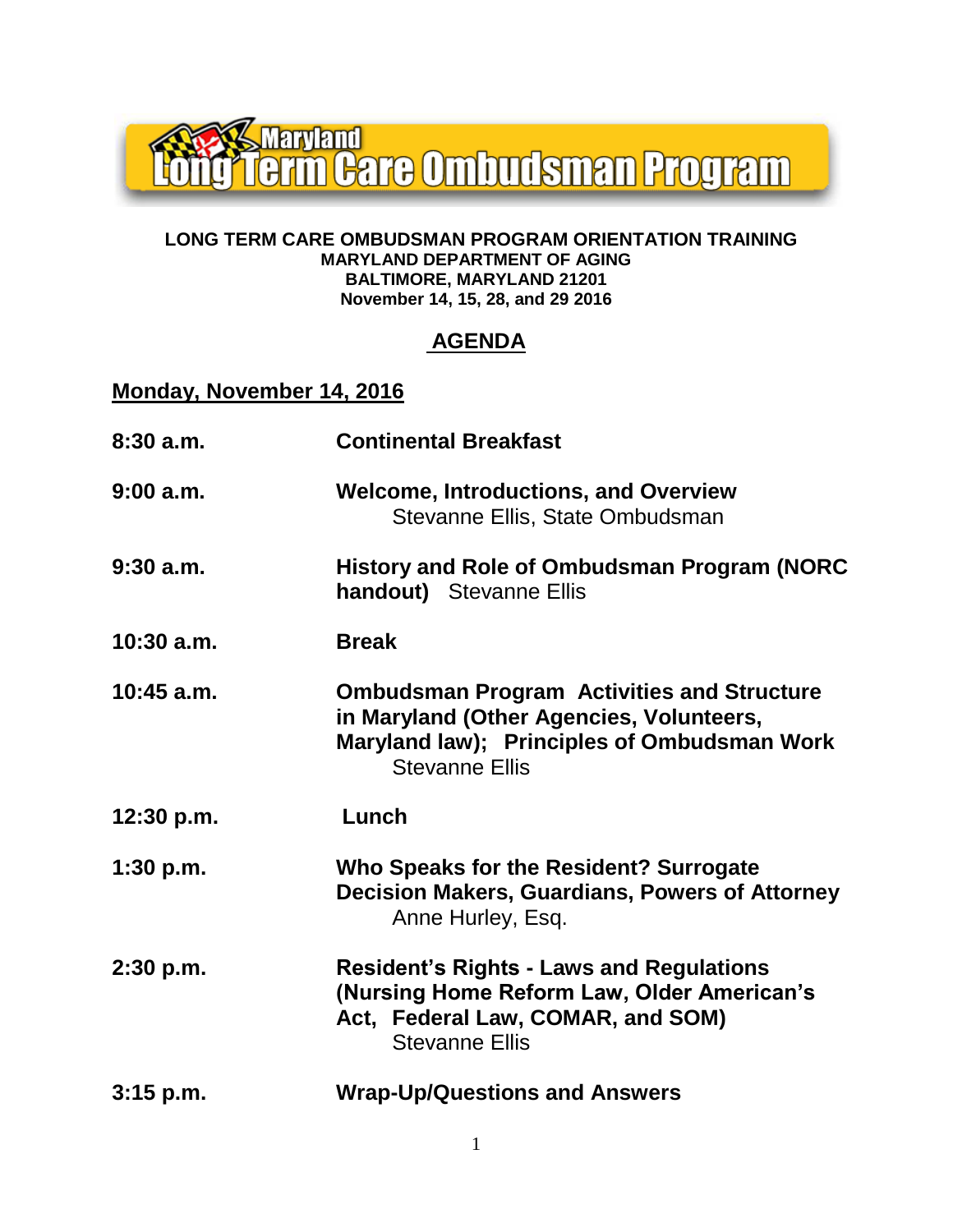# **Adjournment**

# **Tuesday, November 15, 2016**

| 8:30a.m.           | <b>Continental Breakfast</b>                                                                                                                                                         |
|--------------------|--------------------------------------------------------------------------------------------------------------------------------------------------------------------------------------|
| $9:00$ a.m.        | Welcome, Ombudsman Program Overview,<br><b>Arthur Flemming video</b>                                                                                                                 |
| $9:30$ a.m.        | <b>Ombudsman Role In Promoting Resident's</b><br><b>Stevanne Ellis</b><br><b>Rights</b><br><b>Resident and family councils</b><br>$\bullet$<br>• Empowerment<br>• Care plan meetings |
| $10:45$ a.m.       | <b>Break</b>                                                                                                                                                                         |
| $11:00$ a.m.       | <b>Confidentiality, Ethics, and Conflict of Interest</b><br><b>Stevanne Ellis</b>                                                                                                    |
| $11:50$ a.m.       | Lunch                                                                                                                                                                                |
| 12:30 p.m.         | <b>The Resident Experience</b><br><b>Wanda Miller and Floyd Hartley</b>                                                                                                              |
| 1:30 p.m.          | <b>Break</b>                                                                                                                                                                         |
| 1:45 p.m.          | Aging - Realities and Myths<br><b>Stevanne Ellis</b>                                                                                                                                 |
| $3:15$ p.m.        | <b>Wrap-Up/Questions and Answers</b>                                                                                                                                                 |
| <b>Adjournment</b> |                                                                                                                                                                                      |

### **Monday, November 28, 2016**

**8:30 a.m. Continental Breakfast**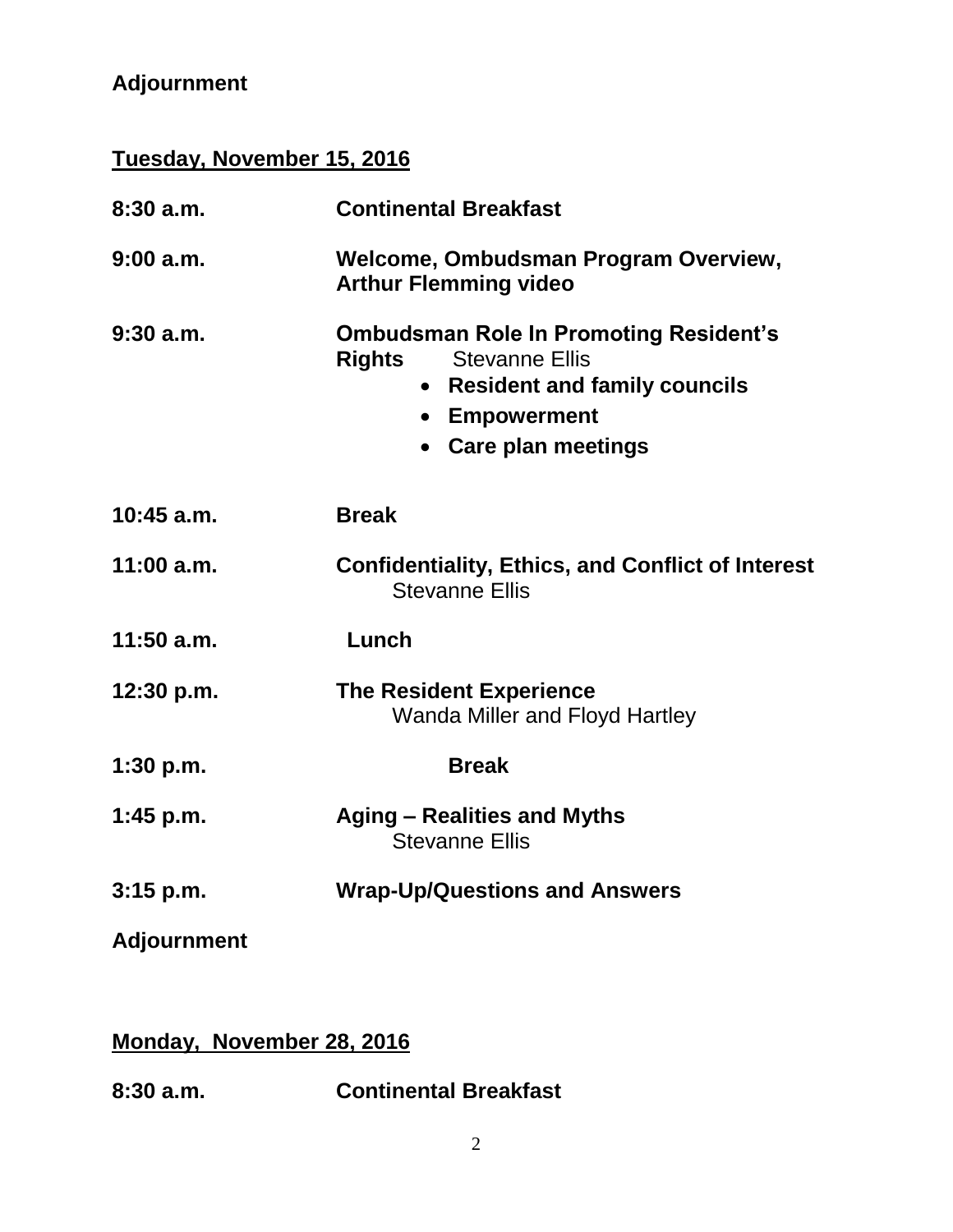| $9:00$ a.m.                | Welcome                                                                                                                                                                                                             |  |
|----------------------------|---------------------------------------------------------------------------------------------------------------------------------------------------------------------------------------------------------------------|--|
| $9:15$ a.m.                | <b>Quality Advocacy Visits</b><br><b>Stevanne Ellis</b>                                                                                                                                                             |  |
| $10:00$ a.m.               | <b>Ombudsman Communication (residents, staff, public)</b><br><b>Stevanne Ellis</b>                                                                                                                                  |  |
| 10:45 a.m.                 | <b>Break</b>                                                                                                                                                                                                        |  |
| $11:00$ a.m.               | <b>The Volunteer Experience</b><br>Phyllis Meyerson, Volunteer Developer                                                                                                                                            |  |
| $12:15$ p.m.               | Lunch                                                                                                                                                                                                               |  |
| 1:00 p.m.                  | <b>Nursing Homes: Quality of Care and Quality of</b><br>Life (A look at regulations, inspections,<br>measures, and other factors in NH care)<br>Mark Paugh MS, RN, Maryland Office of<br><b>Health Care Quality</b> |  |
| 1:45 p.m.                  | <b>Break</b>                                                                                                                                                                                                        |  |
| 2:00 p.m.                  | <b>Complaint Investigation</b><br>(Getting Consent/Accessing Medical Records)<br><b>Stevanne Ellis</b>                                                                                                              |  |
| $3:15$ p.m.                | <b>Wrap-Up/Questions and Answers</b>                                                                                                                                                                                |  |
| <b>Adjournment</b>         |                                                                                                                                                                                                                     |  |
| Tuesday, November 29, 2016 |                                                                                                                                                                                                                     |  |
| 8:30 a.m.                  | <b>Continental Breakfast</b>                                                                                                                                                                                        |  |
| 9:00a.m.                   | Welcome<br><b>Stevanne Ellis</b>                                                                                                                                                                                    |  |
| $9:30$ a.m.                | <b>Assisted Living</b><br><b>Stevanne Ellis</b>                                                                                                                                                                     |  |